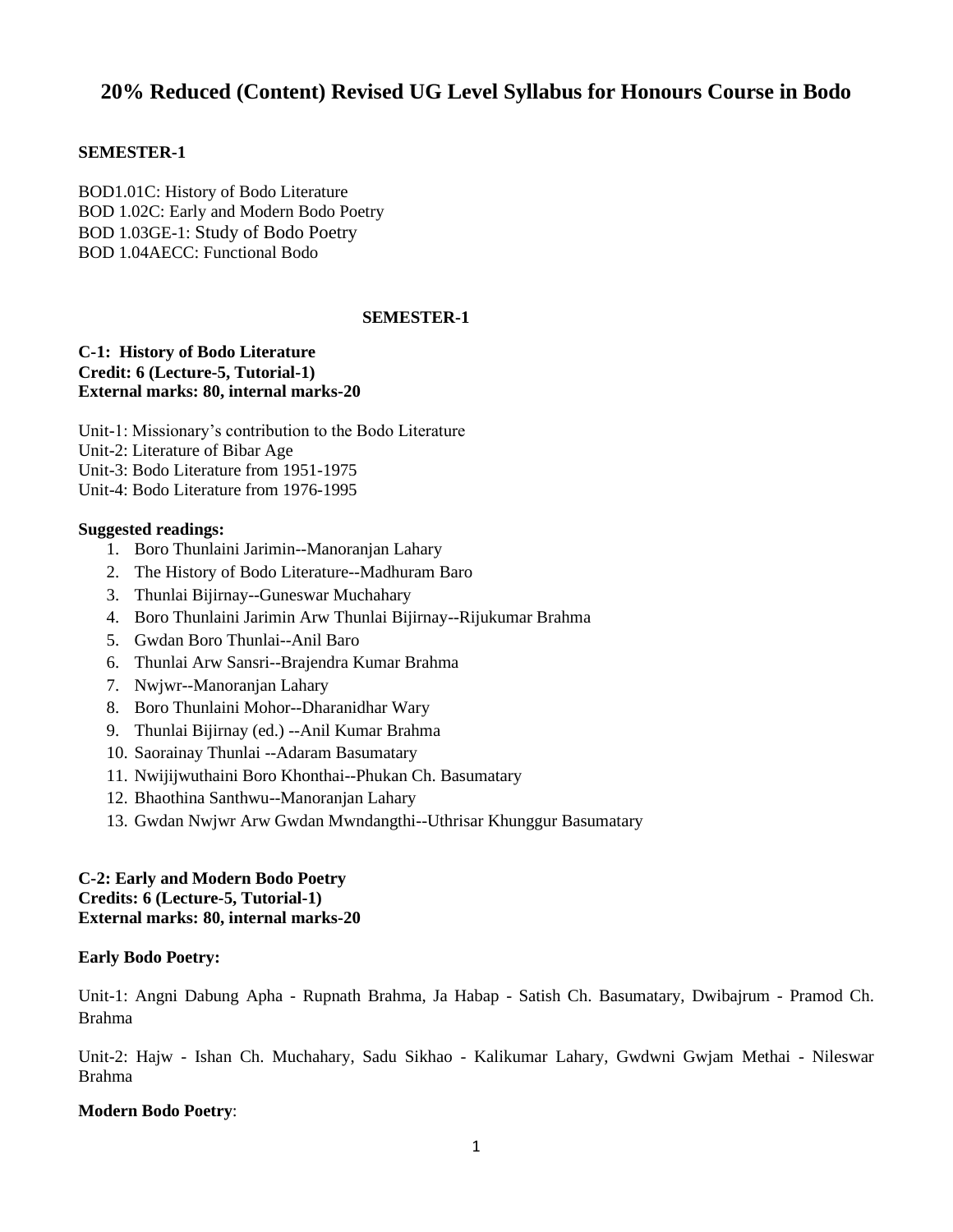Unit-3: Gwsw - Nandeswar Baro, Ai Bima - Prasenjit Brahma, Jiuni Ikebana - Brajendra Kumar Brahma Unit-4: Guphur Dauthua Dabw Gabw - Anju, Swdwbni Swler - Aurabinda Uzir, Sangrema jiu - Bishnujyoti Kachari

## **Suggested readings:**

- 1. Boro Thunlaini Jarimin--Manoranjan Lahary
- 2. The History of Bodo Literature--Madhuram Baro
- 3. Thunlai Bijirnay--Guneswar Muchahary
- 4. Boro Thunlaini Jarimin Arw Thunlai Bijirnay--Rijukumar Brahma
- 5. Gwdan Boro Thunlai--Anil Baro
- 6. Thunlai Arw Sansri--Brajendra Kumar Brahma
- 7. Nwjwr--Manoranjan Lahary
- 8. Boro Thunlaini Mohor--Dharanidhar Wary
- 9. Thunlai Bijirnay (ed.) --Anil Kumar Brahma
- 10. Saorainay Thunlai --Adaram Basumatary
- 11. Nwijijwuthaini Boro Khonthai--Phukan Ch. Basumatary
- 12. Bhaothina Santhwu--Manoranjan Lahary
- 13. Gwdan Nwjwr Arw Gwdan Mwndangthi--Uthrisar Khunggur Basumatary

## **GE-1: GE-1: Study of Bodo Poetry Credit: 6 (Lectuer-5, Tutorial-1) External marks-80, internal marks-20**

Unit-1: Trends of Bodo Poetry

Unit-2: Textual criticism of early Bodo poetry of Bibar Muga (Age)

Unit-3: Analysis of Text of Modern poetry (poetry pieces to be analysis: Dubri Hagra - Brajendra Kumar Brahma, Thwisam - Dharani Dhar Wary, Jatayu - Surath Narzary Unit-4: Stylistics of Bodo poetry

## **Suggested Readings:**

- 1. Boro Thunlaini Jarimin: Manoranjan Lahary
- 2. The History of Boro Literature: Madhuram Baro
- 3. Nwjwr: Manoranjan Lahary
- 4. Thunlai Arw Sansri: Brajendra Kr. Brahma
- 5. Boro Thunlaini Jarimin: Manoranjan Lahary
- 6. The History of Boro Literature: Madhuram Baro
- 7. Boro Sungdo Soloni Bwhwithi Dahar: Swarna Prabha Chainary
- 8. Boro Sungdo Soloni Jarimin: Rakhao Basumatary

#### **AECC: Functional Bodo (Communicative) Credit -2 Total marks: 50**

Unit-1: Introduction to Phonology Introduction to Phonemes, Special Phonological and Morphological features of the language Unit-2: Introduction to Morphology Introduction to Word-typology: pragmatics in interactions